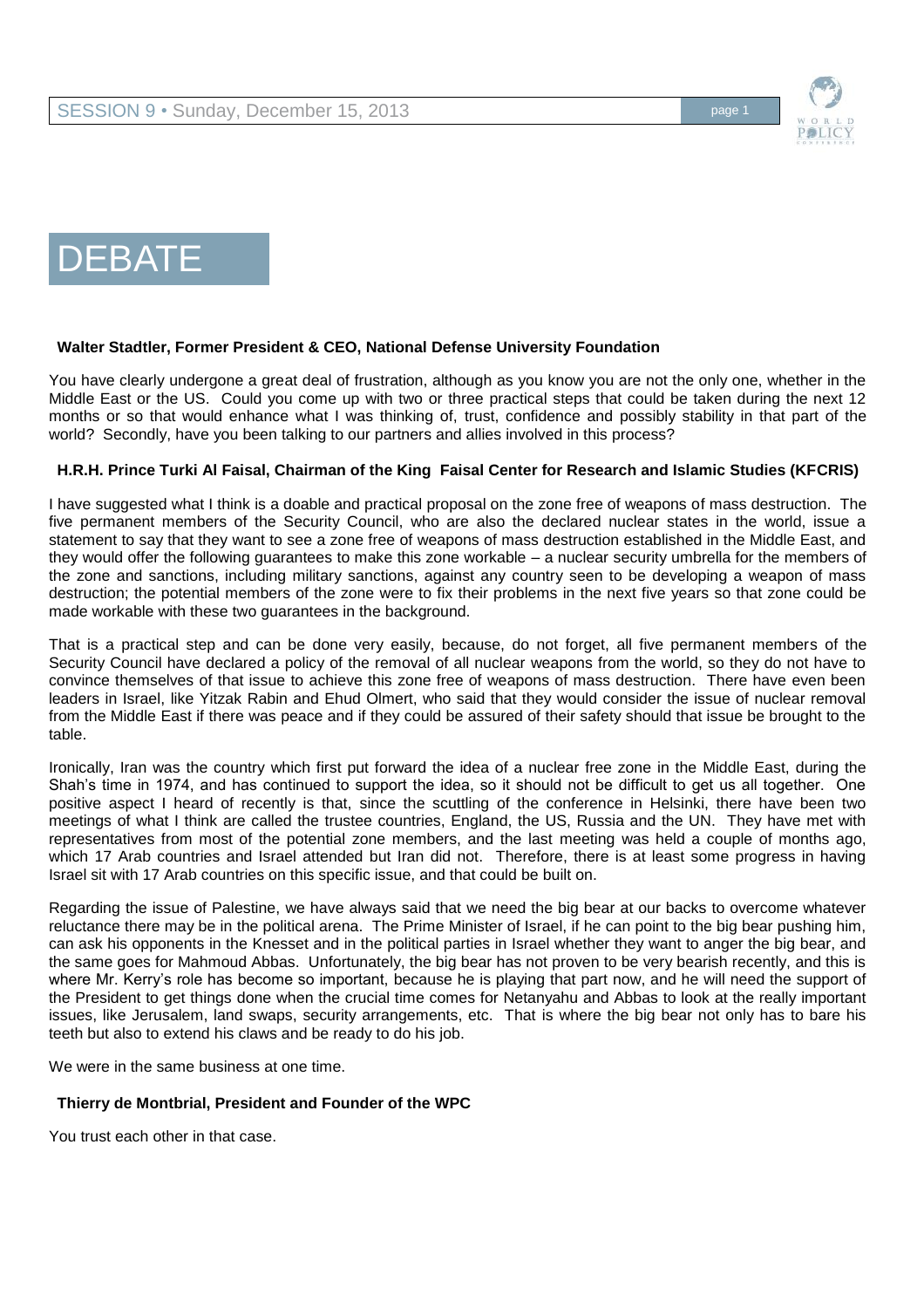

# **H.R.H. Prince Turki Al Faisal, Chairman of the King Faisal Center for Research and Islamic Studies (KFCRIS)**

One must trust but verify.

### **Meir Sheetrit, Member of the Knesset, former Minister of Intelligence Services, Israel**

I was glad to listen to you; I dream of the possibility of you coming to make that speech in the Knesset, and you will find that most Israelis will agree with most of what you have said, perhaps with the exception of Saudi rejection of Israeli settlements in Palestine. However, I find myself agreeing with most of what you say. According to foreign sources, Israel is the most effective party for preventing countries in the Middle East acquiring nuclear weapons. We did it in Iraq, we prevented Syria from doing so – and imagine what might happen today if we did not – and in this situation I am the biggest supporter of the Arab initiative, which was a Saudi initiative. I have tried to push it very strongly in the governments of which I was a member; I was a member of the Sharon and Olmert governments, and I found that there was a lot of support for this initiative.

The problem is how to move it forward. We cannot do so only by talking to the Palestinians. I think, if Saudi Arabia is the bear to push this initiative that would be the best solution, because in that case we will pay the same price we will pay in having peace with the Palestinians; we can have peace with 56 Arab countries. It would normalise relations and change the Middle East; that is the reason I support it. Secondly, it is the best guarantee for peace, because if we have peace will all of the Arab world, no one will dare to break it.

I believe that we have to give it a push in order to move it ahead. When I tried to push our prime minis**t**ers to call Riyadh and join in pushing this initiative, they said it was not acceptable. I believe that the Saudis, in coming up with this initiative, expect us to negotiate with the Palestinians and come up with an agreement, and then this objective will take over. It does work; the fact is, if you remember, that Olmert was suggesting to Abu Mazen almost everything that is said in the Arab Initiative, and he refused to sign. The same thing happened with Arafat; he refused to sign. The reason they refused is that they cannot take the decision needed on their side to give up the right of return.

Your initiative was very clever and wise, and phrased well in saying that it is necessary to find an agreeable and justified solution to the Palestinian refugees, agreeable meaning that Israel has to agree, and nobody in Saudi Arabia or any other Arab leaders believe that Israel can really accept Arab refugees back into Israel, as opposed to going to the Palestinian state and being compensated. That in my opinion is the main obstacle for the Palestinians to signing an agreement. Maybe you can be the bear to push it and solve this problem, and you are welcome to come to the Knesset if you want; I will be happy to arrange it.

#### **H.R.H. Prince Turki Al Faisal, Chairman of the King Faisal Center for Research and Islamic Studies (KFCRIS)**

Let me just remind you that Saudi Arabia put out not just the Arab Peace Initiative but also the previous initiative under the late King Fahd in 1981-1982, called the Fahd Plan, and it was the first time after Camp David with Sadat and Begin that all of the Arab world accepted the existence of the state of Israel. Before that it used to be called 'the alleged state of Israel,' but from 1981-1982, all the Arab countries, including Hafaz al-Assad in Syria, Saddam in Iraq and Gaddafi in Libya, accepted the Saudi view that Israel exists, that it is on our borders, and that the borders should not be changed. That was the main thrust of the Fahd Plan.

What happened when King Fahd put it forward? It got full Arab approval, but not even a word from Israel, who totally ignored the issue. Then there was the peace initiative that King Abdullah put forward in 2002. What was the response from Israel? I remember clearly that Mr. Sharon was the Prime Minister at that time, and his political adviser, Dov Weisglass, described this initiative as the most dangerous threat to Israeli existence. No Israeli leader after that would accept that the initiative was there to be discussed. President Peres said that there was some good language in the initiative, Ehud Olmert also said some good words about it, and Tzipi Livni gave it some very guarded support. However, no official statement from any Israeli representative said that, while they had some reservations about the Arab Peace Initiative, they wanted to sit down and talk about it. Therefore, if Israel is not willing to talk about what we propose to them, I do not think Saudi Arabia is willing to talk to Israel unless they do.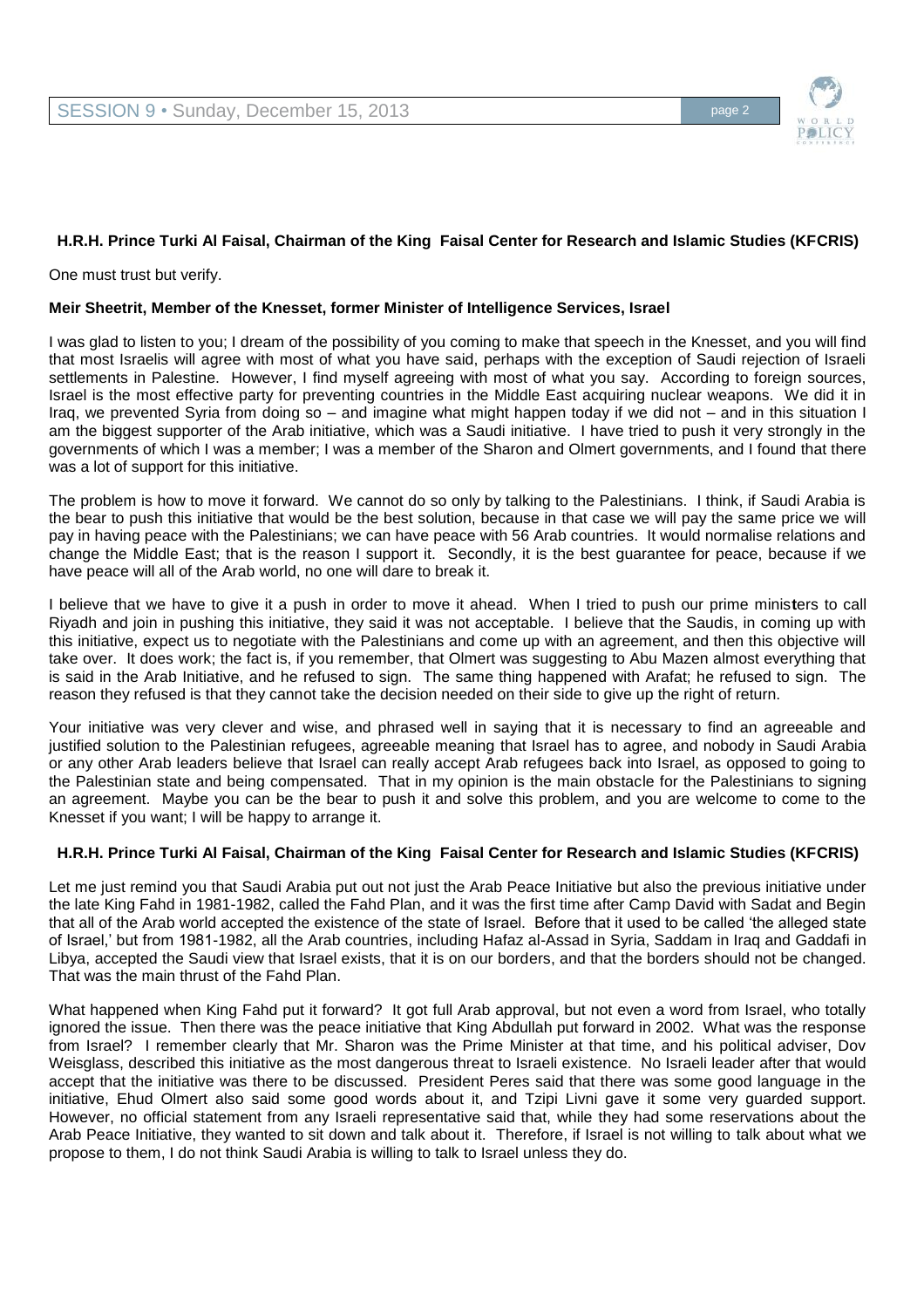

Regarding whether Israel is the best guarantor for preventing the spread of nuclear weapons in the area, I would happily accept that if I saw Israeli Air Force planes bombing the Dimona reactor in Israel, not just the ones in Iraq and in Syria. Israel has nuclear weapons; you know that and I know that, so simply to come to us and say you will be our guardian angel and prevent the Iranians from getting them, for God's sake, get rid of yours first and then we can talk.

However, that is all hypothetical. Regarding the issue of making gestures, coming to the Knesset and so on, it is not going to happen. I wish there was some way I could convince myself that it would be a viable step in promoting the Arab Peace Initiative, but if there is no official response to that initiative, no Arab leader, or indeed any individual leader, will come to the Knesset, because they simply do not trust that the necessary action will be taken after that. Accept the Arab Peace Initiative, sit down and talk with the Palestinians, and then, as we say in Arabic, 'for every discussion there is another discussion.' That is what Israel should do, I think.

# **Fareed Yasseen, Ambassador of Iraq to France**

I have a question, but before that I have a statement about Israel's role in preventing Arab states from going nuclear, and the Iraqi example is quite telling. Iraq had developed, with French help, an excellent research nuclear reactor that had first world class nuclear experiments conducted by first rate Iraqi nuclear physicists who had studied in the US and the UK. When Israel bombed Osirak, Saddam convened the Iraq Atomic Energy Commission and decided to renounce the Non-Proliferation Treaty. It was then that the Iraqi physicists, who were there, incensed at what Israel had done, decided to go full blast and help Saddam develop a quite exceptional programme of enrichment. Iraq was the first country since the US to pursue five different tracks to enrichments; all the nuclear countries that came after the US pursued one or two, but the Iraqis pursued all five tracks, all of that because they were spurred on and angry at what Israel had done. Therefore, do not do this again; do not bomb. I do not think it is the way to do things, and I think the statement a bit earlier is a bit self-serving.

However, I have a question for His Highness. One issue which has not been addressed enough is Syria. It is an issue which is close to our hearts in Iraq; we have been through hell in the last ten years. According to the best accountants of victims in Iraq, a group in the UK called Iraq Body Count, we have had 120,0000-130,000 deaths since 2003. That number has been exceeded in Syria in just two years. It is really a tragedy. People are preparing themselves for this next milestone, which is Geneva. What can we do, in your view, to make Geneva a success, and what can Geneva be like? I am asking you this question because Saudi Arabia was involved in a previous regional effort to bring peace to the area, namely the Taif Agreement, where it had a predominant role. Based on that experience, what could we do as an international community and regional players to make Geneva as successful as it could be?

# **Yim Sungjoon, Senior Advisor, Lee International IP & Law Group**

I was very struck and impressed by your formula for resolving the Iranian nuclear issue; your Highness suggested two elements, a security guarantee and military sanctions. My first question is this. How could you impose military sanctions on a country which has a quite sizeable military capability? I am afraid it could lead to military conflict or eventually a war. Secondly, my mind immediately moves to a more dangerous and graver issue in our region, which is North Korean development of nuclear weapons. I was involved in negotiations to resolve this issue for a long time, maybe longer than the negotiations with Iran; we have been in negotiations for more than 20 years, but without it bearing much fruit. Do you think your formula could be applied to the case of the North Korean nuclear issue?

# **Riad Tabet, President of Berit International Holding SA**

Merci. Votre Altesse, votre antagonisme avec l'Iran a des conséquences sur le terrain. Nous le voyons à Bahreïn. Nous le voyons en Irak, en Syrie, et particulièrement au Liban. Est-ce que vous ne pensez pas que cet antagonisme pourrait générer un conflit, et même une guerre intercommunautaire entre les chiites et les sunnites dans la région ? Car le problème de l'Iran, sur lequel se focalise l'Occident, n'est pas que nucléaire. Il y a d'autres conséquences sur le terrain.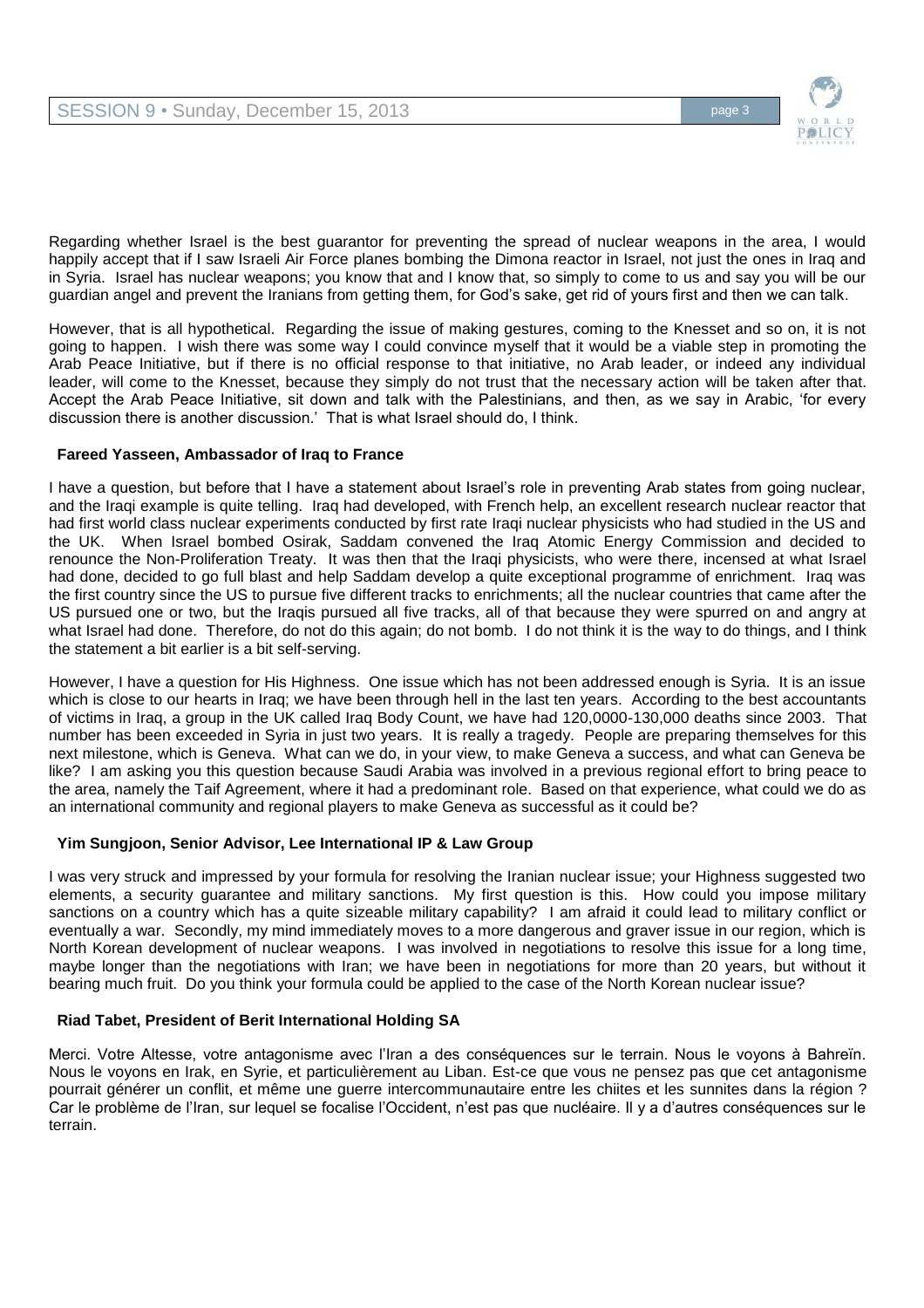

### **Thierry de Montbrial, President and Founder of the WPC**

So three simple questions. And thank you, because all the questions were extremely short.

### **H.R.H. Prince Turki Al Faisal, Chairman of the King Faisal Center for Research and Islamic Studies (KFCRIS)**

Je vais essayer de parler en français.

#### **Thierry de Montbrial, President and Founder of the WPC**

Oui, oui, oui, oui, oui.

#### **H.R.H. Prince Turki Al Faisal, Chairman of the King Faisal Center for Research and Islamic Studies (KFCRIS)**

L'antagonisme que vous décrivez de l'Arabie Saoudite envers l'Iran, du côté de l'Arabie Saoudite, c'est le contraire. C'est l'antagonisme iranien envers l'Arabie Saoudite qui est le commencement de cette … je ne peux pas dire conflit, mais divergence de politique et d'opinion entre les deux pays. Alors, le roi Abdallah a proposé quelques efforts pour avoir une belle relation de respect mutuel, et même d'amitié entre l'Iran et l'Arabie Saoudite.

La dernière était la plus profonde je crois. C'était pendant le mois de Ramadan – le mois le plus saint du calendrier musulman – l'année dernière quand il a convoqué une conférence de sommet islamique à La Mecque pour discuter cette question de divergence entre le monde chiite et le monde sunnite dans le monde islamique. M. Ahmadinejad était là-bas, ainsi que d'autres représentants de pays, pas seulement du monde arabe mais de tout le monde islamique. On a conclu la conférence avec l'accord d'avoir une centre de dialogue entre chiites et sunnites dans la ville de Médine, la sainte ville de Médine, en Arabie. Et c'est ça la politique de l'Arabie Saoudite. C'est d'embrasser comme ça – embrace in English – notre frère musulman, quelle que soit sa direction.

Vous avez dit qu'au Liban c'est l'antagonisme saoudien. Est-ce que vous êtes en train d'entendre les mots de M. Hassan Nasrallah récemment ? Il a dit que c'était l'Arabie Saoudite qui a mis les bombes à l'ambassade iranienne, dans le quartier chiite qui était protégé par le Hezbollah. C'est seulement un exemple de ce que M. Nasrallah a dit au sujet de l'Arabie Saoudite. Si vous retracez ses mots depuis qu'il est devenu le chef du Hezbollah, vous devriez voir l'antagonisme que lui, représentant de l'Iran, a envers l'Arabie Saoudite.

En Irak aussi, si vous suivez les mots et les discours des imams chiites de l'Irak au sujet de l'Arabie Saoudite, décrivant l'Arabie Saoudite comme le pays du terrorisme, du wahhabisme, etc., etc., ce n'est pas un signe d'amitié envers l'Arabie Saoudite. Il en est de même si vous suivez les discours des imams chiites en Iran même, sur les chaînes de télévision et les chaînes de radios bombardées contre nous. Vous devriez voir que c'est l'inimitié de l'Iran qui est très, très, grande contre l'Arabie Saoudite. Je ne sais pas comment on peut convaincre nos confrères musulmans en Iran que l'Arabie Saoudite n'essaie pas de leur faire du mal.

Nous avons chaque année, depuis cinq ans maintenant, près d'un million d'Iraniens qui viennent pour faire le pèlerinage et le petit pèlerinage en Arabie, chaque année. Ils sont reçus avec hospitalité, cordialité, etc., etc. Comme je l'ai dit, nous avons essayé d'échanger avec l'Iran, depuis 1995. Mais c'est l'Iran qui a des troupes militaires en Syrie. C'est l'Iran qui a engagé le Hezbollah dans l'invasion de la Syrie. C'est l'Iran qui a engagé les brigades Al-Abbas de l'Irak pour l'invasion de la Syrie. Et c'est l'Iran qui a pressurisé les partis chiites en Irak d'accepter M. Maliki comme premier ministre.

Cette interférence et ce jeu d'hégémonie envers les pays arabes n'est pas acceptable. J'ai dit dans un de mes discours que nous, dans le monde arabe, n'accepterons pas de porter les vêtements occidentaux. De même, nous n'allons pas accepter de porter les robes iraniennes, parce que c'est nous qui devons décider de notre futur. Ce ne sont pas l'Iran, les Etats-Unis ou l'Europe. De cette façon, je crois que c'est à l'Iran de montrer sa bonne volonté envers nous.